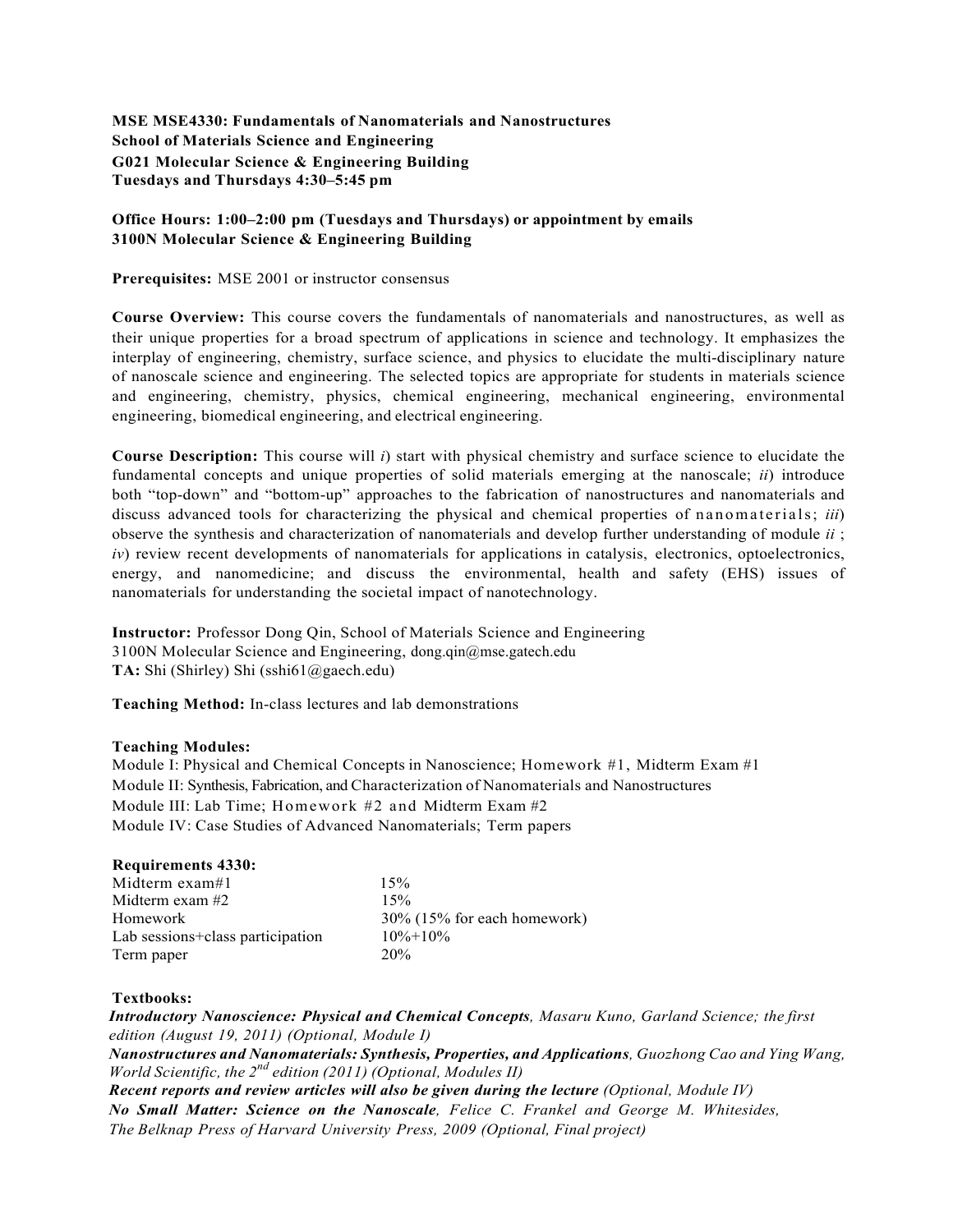| Aug. 21         | Lecture 1 | Introduction and course overview                   |
|-----------------|-----------|----------------------------------------------------|
| Aug. 23         |           | Structure and property $-2D$ and 3D system         |
| Aug. 28         |           | Bonding and inorganic solids                       |
| Aug. 30         |           | Homogenous and heterogeneous nucleation of a phase |
| Sept. 4         |           | The gas-solid interface: adsorption; catalysis     |
| Sept. 6         |           | Nanomaterials – surface energy                     |
| <b>Sept. 11</b> |           | Length scales – semiconductors                     |
| <b>Sept. 13</b> |           | Length scales – metals                             |
| Sept. 18        |           | Class review of module #1                          |

### **Module I: Introduction of Nanoscience – Physical and Chemical Concepts**

## **Module II: Synthesis, Fabrication, and Characterization of Nanomaterials and Nanostructures**

| <b>Sept. 20</b> |    | Top-down approach: Fabrication of nanostructures (HW#1 due) |
|-----------------|----|-------------------------------------------------------------|
| <b>Sept. 25</b> | 10 | Bottom-up approach: Synthesis of 0-D and 1D nanomaterials   |
| Sept. 27        |    | Light Microscopy                                            |
| <b>Oct. 2</b>   |    | Exam $#1$                                                   |
| <b>Oct. 4</b>   | 12 | Electron microscopy                                         |
| Oct. 9          |    | Fall break                                                  |
| <b>Oct. 11</b>  | 13 | Scanning probe microscopy                                   |
| Oct. 16         | 14 | Raman spectroscopy and surface-enhanced Raman spectroscopy  |
| <b>Oct. 18</b>  |    | Class review of module $#2$ and prep of lab time            |

# **Module III: Lab Time: Synthesis, Characterization, and Application of Noble-Metal Nanomaterials**

| <b>Oct. 23</b> | Lab $#1$ | Synthesis of nanomaterials and soft lithography $(HW \#2 \text{ due})$ |
|----------------|----------|------------------------------------------------------------------------|
| Oct. 25        | Lab $#2$ | Light characterization of nanomaterials                                |
| <b>Oct. 30</b> | Lab $#3$ | SEM, TEM, and EDS                                                      |
| Nov. 1         | Lab $#4$ | XPS and AFM                                                            |
| Nov. $6$       |          | Quantum dots                                                           |

### **Module IV: Recent Development of Nanomaterials for Emerging Applications**

| Nov. 8         |    | Exam $#2$                           |
|----------------|----|-------------------------------------|
| <b>Nov. 13</b> | 16 | Metal nanoparticles                 |
| <b>Nov. 15</b> | 17 | Graphene and carbon nanotubes       |
| <b>Nov. 20</b> | 18 | Self-assembly and photonic crystals |
| <b>Nov. 22</b> |    | <b>Thanksgiving break</b>           |
| <b>Nov. 27</b> | 19 | Magnetic nanoparticles              |
| <b>Nov. 29</b> | 20 | Perovskite solar cells              |
| Dec. 4         | 21 | Safe nanotechnology                 |
|                |    | Term paper due at 6:00 pm by email  |